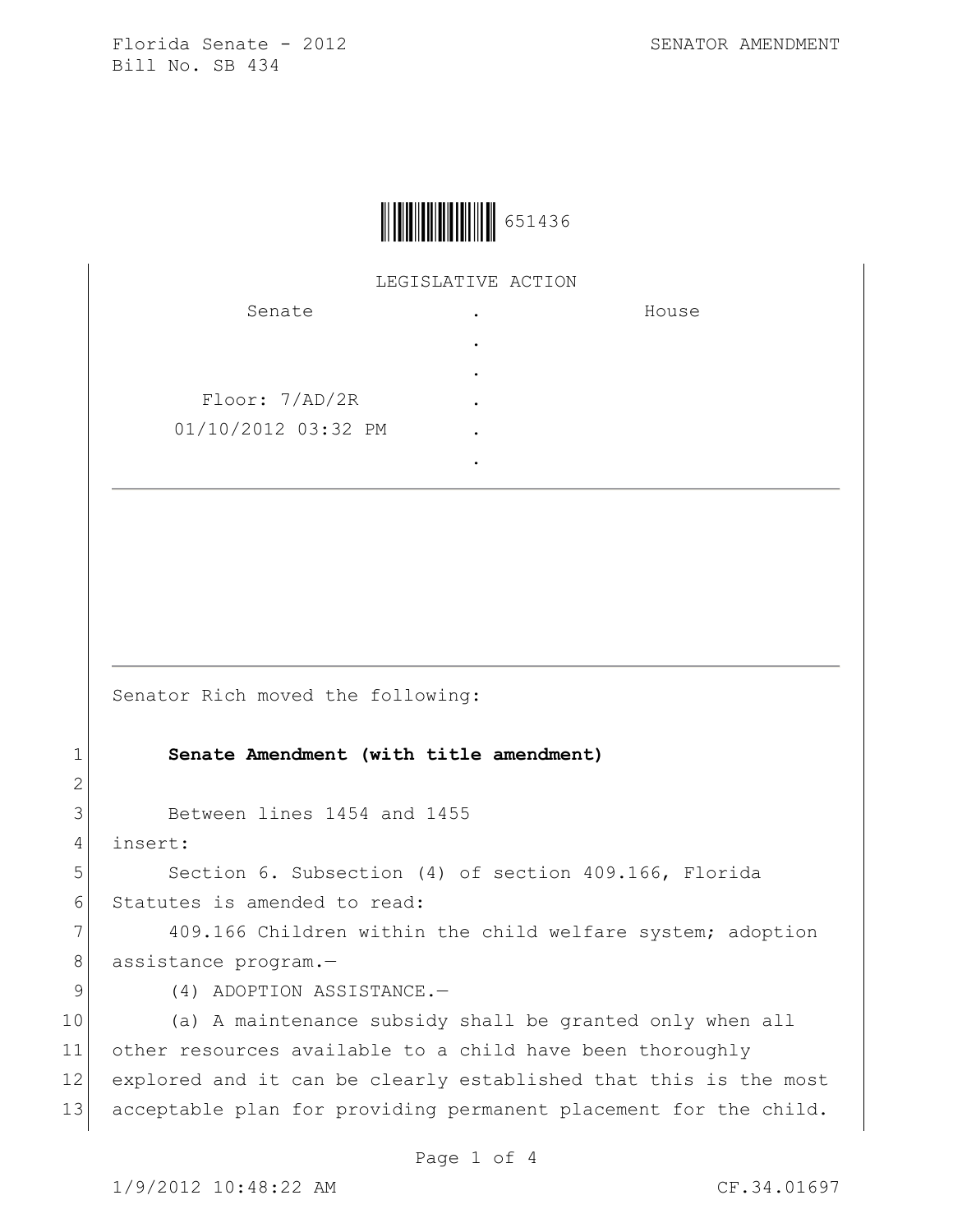

 The maintenance subsidy may not be used as a substitute for 15 adoptive parent recruitment or as an inducement to adopt a child 16 who might be placed without providing a subsidy. However, it shall be the policy of the department that no child be denied adoption if providing a maintenance subsidy would make adoption possible. The best interest of the child shall be the deciding 20 factor in every case. This section does not prohibit foster 21 parents from applying to adopt a child placed in their care. 22 Foster parents or relative caregivers must be asked if they 23 would adopt without a maintenance subsidy.

 (b) The department shall provide adoption assistance to the 25 adoptive parents, subject to specific appropriation, in the amount of \$5,000 annually, paid on a monthly basis, for the support and maintenance of a child until the 18th birthday of 28 such child or in an amount other than  $$5,000$  annually as determined by the adoptive parents and the department and memorialized in a written agreement between the adoptive parents and the department. The agreement shall take into consideration the circumstances of the adoptive parents and the needs of the child being adopted. The amount of subsidy may be adjusted based upon changes in the needs of the child or circumstances of the adoptive parents. Changes shall not be made without the concurrence of the adoptive parents. However, in no case shall the amount of the monthly payment exceed the foster care maintenance payment that would have been paid during the same period if the child had been in a foster family home.

 (c) The department may continue to provide adoption assistance to the adoptive parents on behalf of a young adult who has reached 18 years of age but is not yet 21 years of age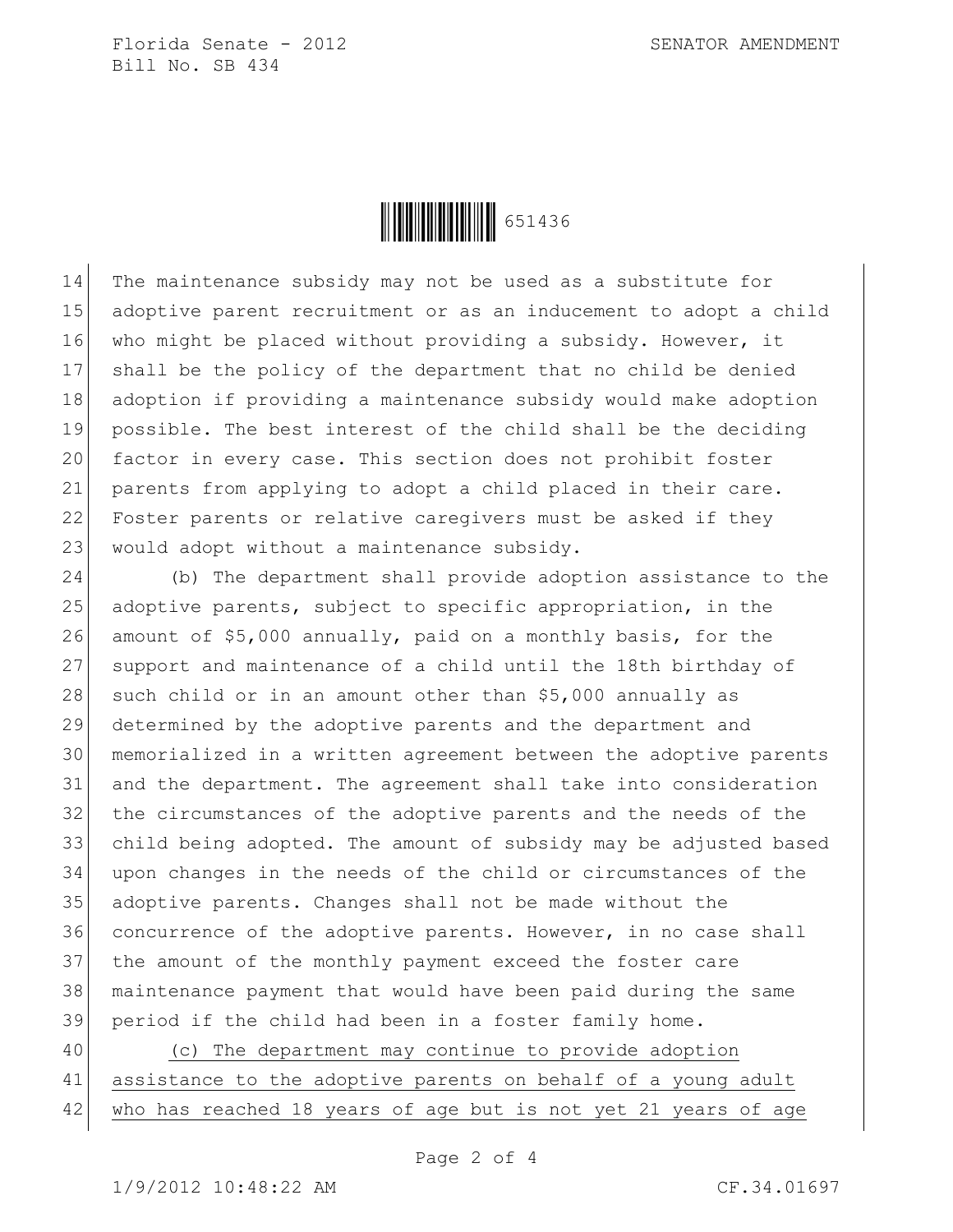**ÖHEFFEHREIDE 651436** 

| 43 | if the adoptive parents entered into an adoption assistance                          |  |  |
|----|--------------------------------------------------------------------------------------|--|--|
| 44 | agreement after the child reached 16 years of age and if the                         |  |  |
| 45 | young adult is:                                                                      |  |  |
| 46 | 1. Completing secondary education or a program leading to                            |  |  |
| 47 | an equivalent credential,                                                            |  |  |
| 48 | 2. Enrolled in institution which provides postsecondary or                           |  |  |
| 49 | vocational education, or                                                             |  |  |
| 50 | 3. Participating in a program or activity designated to                              |  |  |
| 51 | promote, or eliminate barriers to employment; or                                     |  |  |
| 52 | 4. Employed for at least 80 hours per month; or                                      |  |  |
| 53 | 5. Unable to participate in these programs or activities                             |  |  |
| 54 | full time due to a physical, intellectual, emotional, or                             |  |  |
| 55 | psychiatric condition that limits participation. Any such                            |  |  |
| 56 | restriction to participation must be supported by information in                     |  |  |
| 57 | the young adult's case file or school or medical records of a                        |  |  |
| 58 | physical, intellectual, or psychiatric condition that impairs                        |  |  |
| 59 | the young adult's ability to perform one or more life                                |  |  |
| 60 | activities.                                                                          |  |  |
| 61 | (d) $\left\lbrace e \right\rbrace$ The department may provide adoption assistance to |  |  |
| 62 | the adoptive parents, subject to specific appropriation, for                         |  |  |
| 63 | medical assistance initiated after the adoption of the child for                     |  |  |
| 64 | medical, surgical, hospital, and related services needed as a                        |  |  |
| 65 | result of a physical or mental condition of the child which                          |  |  |
| 66 | existed before the adoption and is not covered by Medicaid,                          |  |  |
| 67 | Children's Medical Services, or Children's Mental Health                             |  |  |
| 68 | Services. Such assistance may be initiated at any time but shall                     |  |  |

70 71

69 terminate on or before the child's 18th birthday.